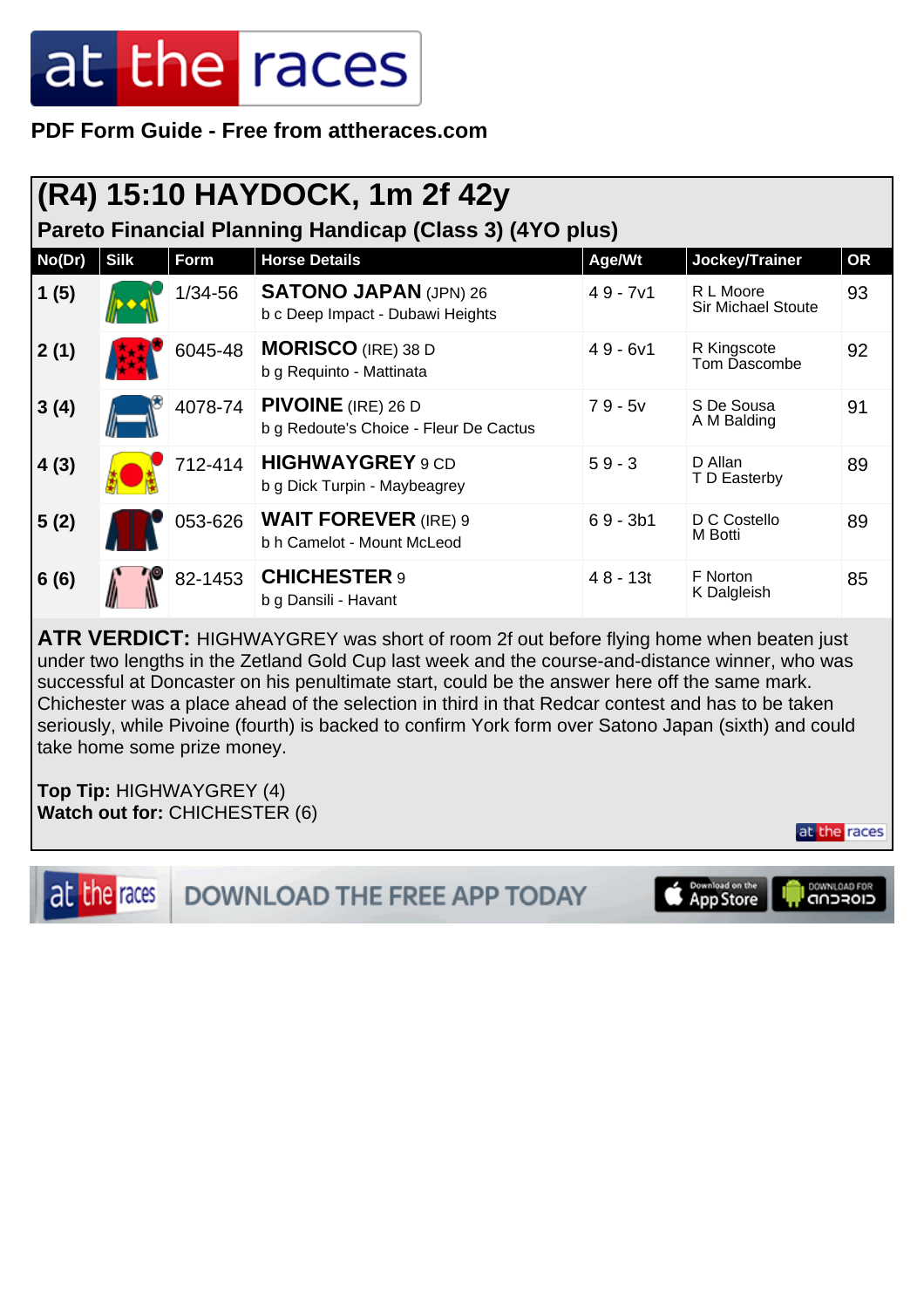**PDF Form Guide - Free from attheraces.com**

| (R5) 15:45 HAYDOCK, 1m 2f 42y              |             |           |                                                              |           |                                     |    |  |
|--------------------------------------------|-------------|-----------|--------------------------------------------------------------|-----------|-------------------------------------|----|--|
| racingtv.com Handicap (Class 3) (3YO only) |             |           |                                                              |           |                                     |    |  |
| No(Dr)                                     | <b>Silk</b> | Form      | <b>Horse Details</b>                                         | Age/Wt    | Jockey/Trainer                      | OR |  |
| 1(6)                                       |             | 412       | $SIR$ RUMI (IRE) 15<br>ch c Gleneagles - Reine Des Plages    | $39 - 7$  | R L Moore<br>R Hannon               | 89 |  |
| 2(4)                                       |             | 4221-25   | <b>SKYCUTTER</b> (FR) 36 D<br>b g Scissor Kick - Skysweeper  | $39 - 6$  | <b>B A Curtis</b><br>P A Kirby      | 88 |  |
| 3(5)                                       |             | $5 - 219$ | <b>DUBAWI SANDS 25 D</b><br>ch c Dubawi - Galicuix           | $39 - 4$  | Andrea Atzeni<br>R Varian           | 86 |  |
| 4(2)                                       |             | $312 - 0$ | <b>ORGETORIX</b> 33 BF<br>b g Archipenko - Helvetia          | $39 - 2$  | <b>Hector Crouch</b><br>R M Beckett | 84 |  |
| 5(3)                                       |             | 641-      | <b>KING OF TSAVO 175</b><br>b g Dubawi - Royal Decree        | $38 - 12$ | Jason Watson<br>R Charlton          | 80 |  |
| 6(8)                                       |             | 2-5171    | AGGAGIO (FR) 31<br>b g Born To Sea - Ravage                  | $38 - 12$ | S De Sousa<br>Mrs S Leech           | 80 |  |
| 7(1)                                       |             | 250-129   | <b>COMMONSENSICAL 23</b><br>b g Bated Breath - Critical Path | $38 - 8p$ | R Kingscote<br>Tom Dascombe         | 76 |  |
| 8(7)                                       |             | 4313-5    | <b>INNSE GALL 15</b><br>b g Toronado - Reaf                  | $38 - 2$  | A Mullen<br>I Jardine               | 70 |  |

**ATR VERDICT:** KING OF TSAVO made a winning switch to the handicap ranks at Kempton in December and could have lots more to come as he steps up in trip on his reappearance. He is preferred to Sir Rumi, who made a bold bid from the front when in search of back-to-back victories recently, and despite being headed late, is respected now handicapping. A return to faster ground could help Dubawi Sands better his disappointing showing in the London Gold Cup, while Skycutter and Aggagio are two interesting recruits from France now starting out for new handlers.

**Top Tip:** KING OF TSAVO (5) **Watch out for:** SIR RUMI (1)

at the races

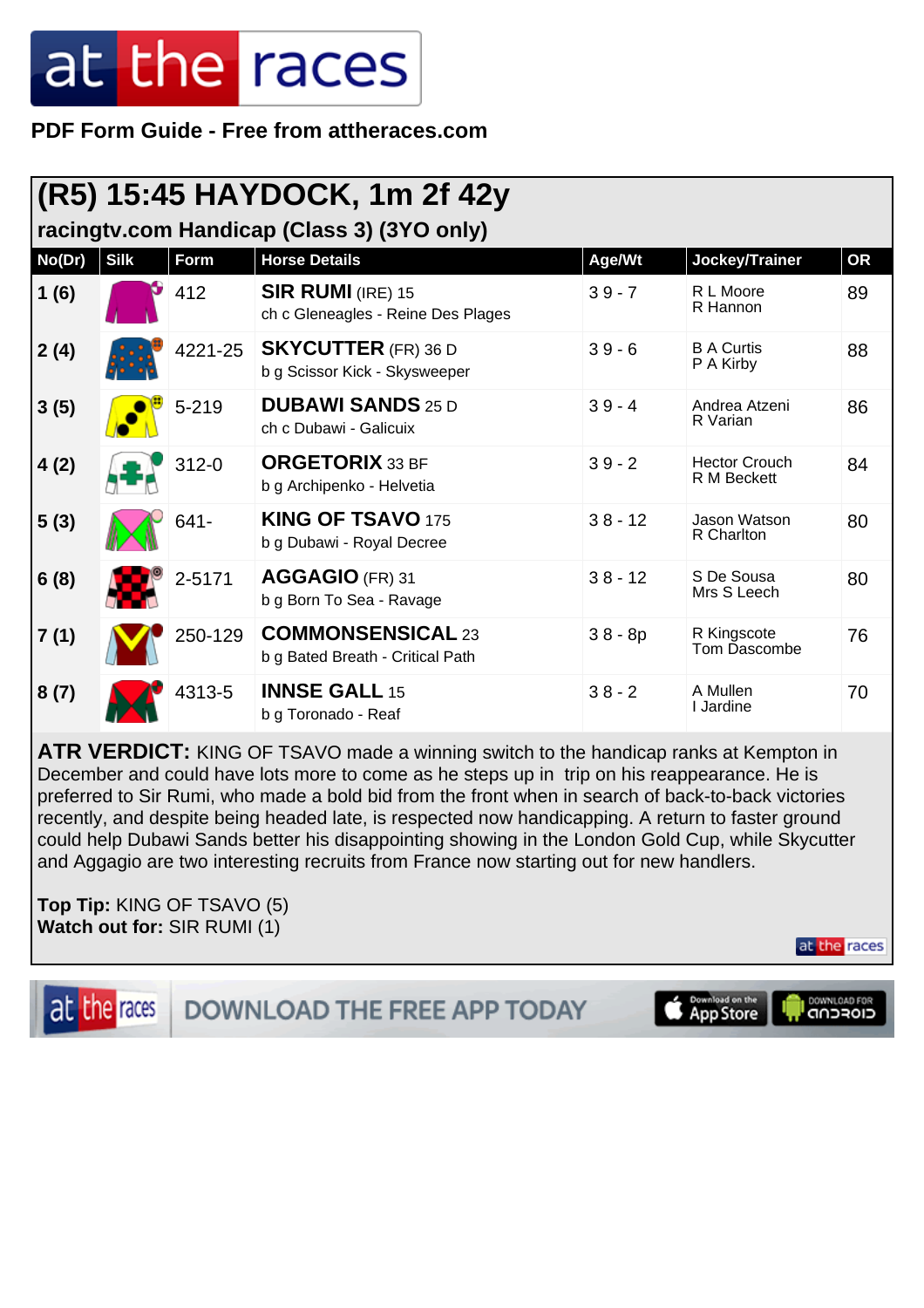**PDF Form Guide - Free from attheraces.com**

| (R6) 16:40 YARMOUTH, 1m 3y<br>Download The MansionBet App Handicap (Str) (Class 4) (4YO plus) |             |          |                                                                          |             |                                         |           |  |
|-----------------------------------------------------------------------------------------------|-------------|----------|--------------------------------------------------------------------------|-------------|-----------------------------------------|-----------|--|
| No(Dr)                                                                                        | <b>Silk</b> | Form     | <b>Horse Details</b>                                                     | Age/Wt      | Jockey/Trainer                          | <b>OR</b> |  |
| 1(9)                                                                                          |             | 874532   | <b>FOX POWER</b> (IRE) 11 D<br>gr g Dark Angel - Zenella                 | $59 - 10b$  | Thore Hammer<br>Hansen (3)<br>R Hannon  | 82        |  |
| 2(5)                                                                                          |             | 22105-7  | <b>CRACK REGIMENT</b> (FR) 36<br>b g Siyouni - Coiffure                  | $49 - 7$    | <b>Hayley Turner</b><br>Henry Spiller   | 79        |  |
| 3(7)                                                                                          |             | 9-41971  | <b>ENOUGH ALREADY 12 D</b><br>b g Coach House - Funny Enough             | $59 - 6$    | Liam Jones<br>L Carter                  | 78        |  |
| 4(8)                                                                                          |             | 2816-46  | <b>MADAME TANTZY 43 D</b><br>b m Champs Elysees - Roodle                 | $59 - 5p$   | Tom Marquand<br>Eve Johnson<br>Houghton | 77        |  |
| 5(1)                                                                                          |             | $43 - 4$ | <b>SECRET MOMENT</b> (IRE) 16<br>b g Exceed and Excel - Devotee          | $49 - 4p$   | Marco Ghiani (3)<br>S bin Suroor        | 76        |  |
| 6(3)                                                                                          |             | 795376   | <b>PAPA STOUR (USA) 12 D</b><br>b g Scat Daddy - Illaunglass             | $69 - 11$   | Lorenzo Atzori (7)<br>S C Williams      | 73        |  |
| 7(6)                                                                                          |             |          | 4/9150-5 <b>QASBAZ</b> (IRE) 43<br>b g Make Believe - Esuvia             | $48 - 13p1$ | L Morris<br>Mark Loughnane              | 71        |  |
| 8(4)                                                                                          |             | 862234   | <b>GODDESS OF FIRE 12 D</b><br>b f Toronado - Burnt Fingers              | $48 - 10p$  | Darragh Keenan<br>J Ryan                | 68        |  |
| 9(2)                                                                                          |             | 442432   | <b>FORESEEABLE FUTURE (FR) 8 C</b><br>b g Harbour Watch - Russian Spirit | $68 - 8p$   | J P Spencer<br>Mrs R Carr               | 66        |  |

**ATR VERDICT:** Enough Already defied a slow start when keeping on well to secure victory at Brighton last time and has to be respected, looking to follow up off a 2lb higher mark. However, preference is for Richard Hannon's FOX POWER, who has been knocking on the door of late, including when beaten just over a length off this rating at Beverley earlier this month. Foreseeable Future was denied by a head over 7f here last week and is also noted stepping up in trip off the same figure, while Godolphin's Secret Moment can't be ignored on handicap debut.

**Top Tip:** FOX POWER (1) **Watch out for:** ENOUGH ALREADY (3)



at the races